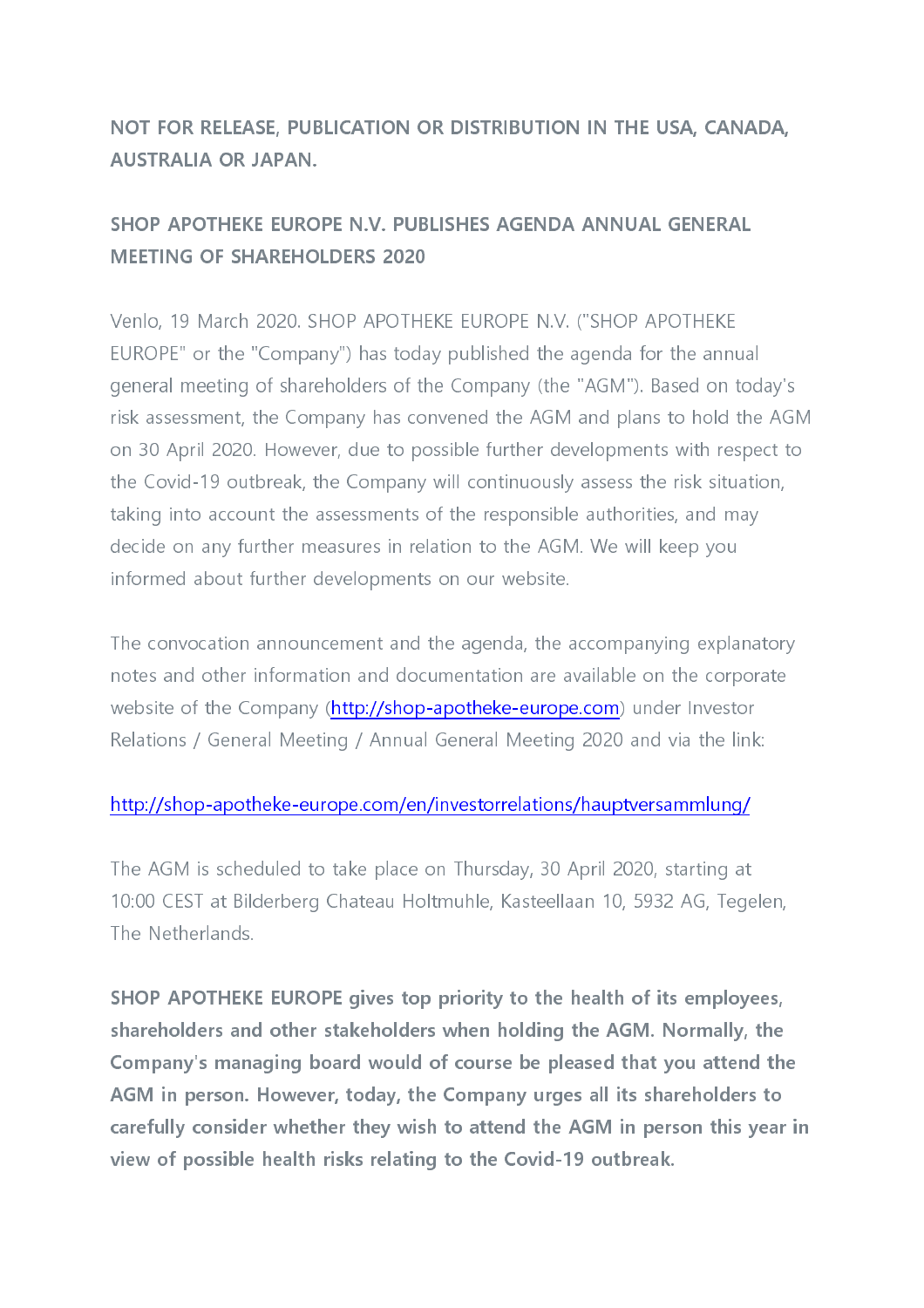Against this background, the Company strongly encourages its shareholders to take part in the AGM this year by way of proxy voting and not to attend the AGM in person. This way, the physical meeting can take place with only a limited number of core attendees and health risks for those attendees can be limited as much as possible.

Shareholders who are entitled to attend the AGM, and who choose to be represented and to cast their votes by proxy, can follow the meeting via webcast on 30 April 2020. In addition, those shareholders can ask questions in advance of the AGM. Please refer to Section 3 (General Information) of the convocation announcement for further details regarding the proxy voting option, how to follow the meeting via the webcast and how to ask questions in advance of the  $AGM$ 

SHOP APOTHEKE EUROPE strives to take the best measures possible in view of the Covid-19 outbreak, while limiting interruption to its business (including the AGM) as much as possible. The option of proxy voting is a good alternative to attendance in person, and enables all of our shareholders to cast their votes on the AGM voting items.

Furthermore, shareholders who wish to participate in the AGM are advised to check the AGM page on the Company's corporate website regularly to stay informed about the latest developments.

For further information please contact us at:

Investor Relations: Rens Jan Kramer Telephone: +31 77 850 6672 Email: rensjan.kramer@shop-apotheke.com